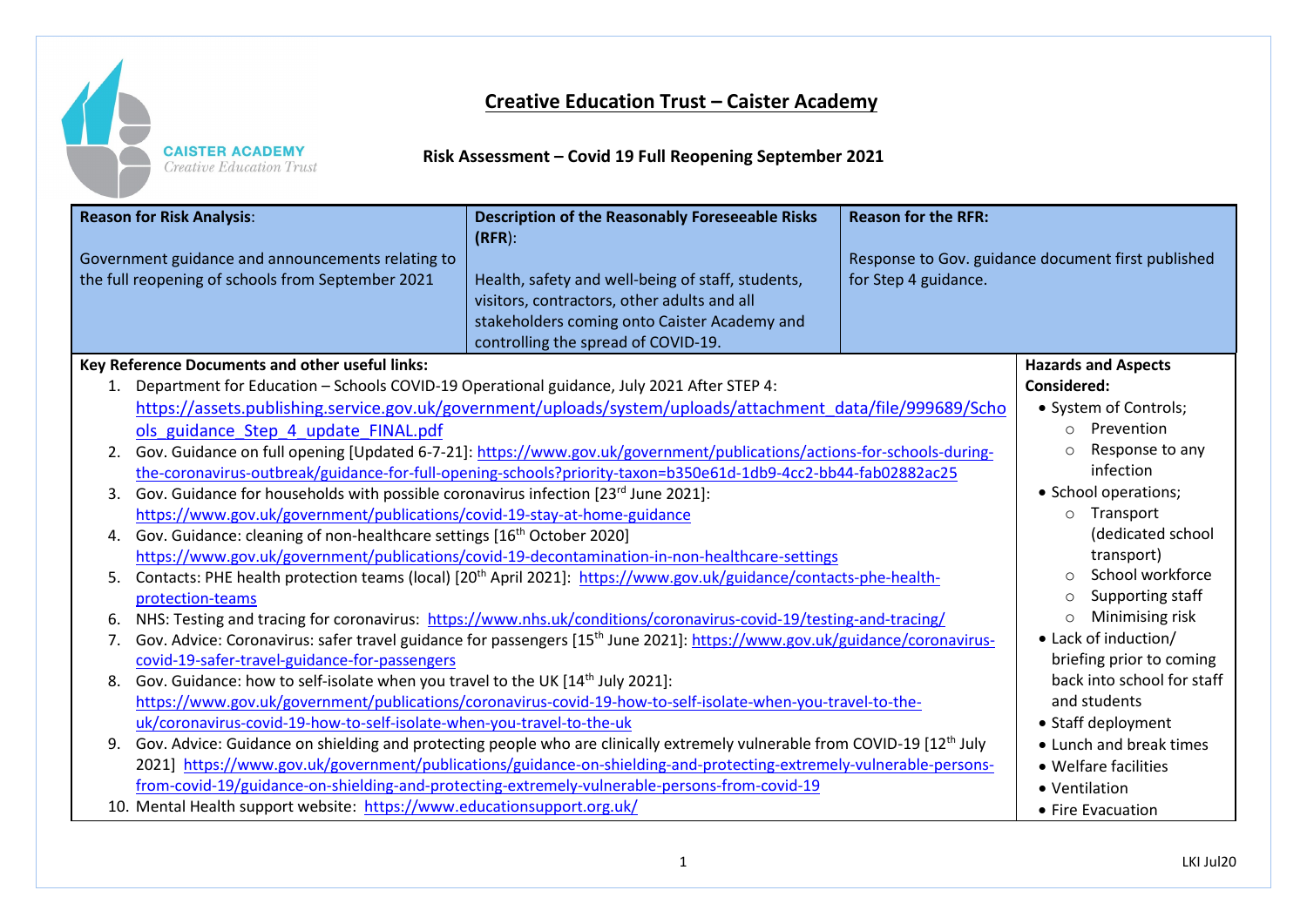|    | 11. Gov. Guidance: for food businesses on coronavirus [21 <sup>st</sup> May 2021]: https://www.gov.uk/government/publications/covid-19-     | • First Aid             |
|----|---------------------------------------------------------------------------------------------------------------------------------------------|-------------------------|
|    | guidance-for-food-businesses/guidance-for-food-businesses-on-coronavirus-covid-19                                                           | • Daily cleaning regime |
|    | 12. HSE: Legionella risks during the coronavirus outbreak [14 <sup>th</sup> July 2021: https://www.hse.gov.uk/coronavirus/legionella-risks- | • Testing               |
|    | during-coronavirus-outbreak.htm                                                                                                             | • Estates               |
|    | 13. CIBSE: Emerging from lockdown: https://www.cibse.org/coronavirus-covid-19/emerging-from-lockdown                                        |                         |
|    | 14. HSE: Air conditioning and ventilation during the coronavirus outbreak $[14th$ July 2021]:                                               |                         |
|    | https://www.hse.gov.uk/coronavirus/equipment-and-machinery/air-conditioning-and-ventilation.htm                                             |                         |
|    | 15. Gov. Advice: Protective measures for out-of-school settings during the coronavirus outbreak [July 2021]:                                |                         |
|    | https://www.gov.uk/government/publications/protective-measures-for-holiday-or-after-school-clubs-and-other-out-of-                          |                         |
|    | school-settings-for-children-during-the-coronavirus-covid-19-outbreak/protective-measures-for-out-of-school-settings-                       |                         |
|    | during-the-coronavirus-covid-19-outbreak                                                                                                    |                         |
|    | 16. Outbreak Control Plan for Norfolk: https://www.norfolk.gov.uk/care-support-and-health/health-and-                                       |                         |
|    | wellbeing/adults-health/coronavirus/norfolks-response-to-coronavirus/outbreak-control                                                       |                         |
|    | 17. Working from home infographic from CIEHF [19-1-21]:                                                                                     |                         |
|    | https://www.ergonomics.org.uk/common/Uploaded%20files/Publications/CIEHF-Working-from-Home-Infographic.pdf                                  |                         |
|    | Dates [] indicate date of latest update of document or webpage, where available.                                                            |                         |
|    |                                                                                                                                             |                         |
|    | <b>Control Measures:</b>                                                                                                                    |                         |
| 1) | Ensure good hygiene for everyone                                                                                                            |                         |
| 2) | Maintain appropriate cleaning regimes                                                                                                       |                         |
| 3) | Keep occupied spaces well ventilated                                                                                                        |                         |
| 4) | Follow public health advice on testing, self-isolation and managing confirmed cases of COVID-19                                             |                         |

| <b>Version</b>     | Sept2020-draft (29.7.20)                         |                                             |             |  |  |
|--------------------|--------------------------------------------------|---------------------------------------------|-------------|--|--|
| <b>Update:</b>     | $23 - 2 - 21$                                    |                                             |             |  |  |
| School:            | Caister Academy                                  | <b>Additional Site Information:</b>         |             |  |  |
|                    | Number of students expected: 689<br>Windsor Road |                                             |             |  |  |
|                    | Caister on Sea                                   |                                             |             |  |  |
|                    | <b>Great Yarmouth</b>                            | Year Groups: 7, 8, 9, 10, 11                |             |  |  |
|                    | Norfolk NR30 5LS                                 |                                             |             |  |  |
| Who may be harmed? | Staff, Students, visitors, contractors.          | Up to 1000 individuals:<br>How many people: |             |  |  |
|                    |                                                  |                                             | 689 on roll |  |  |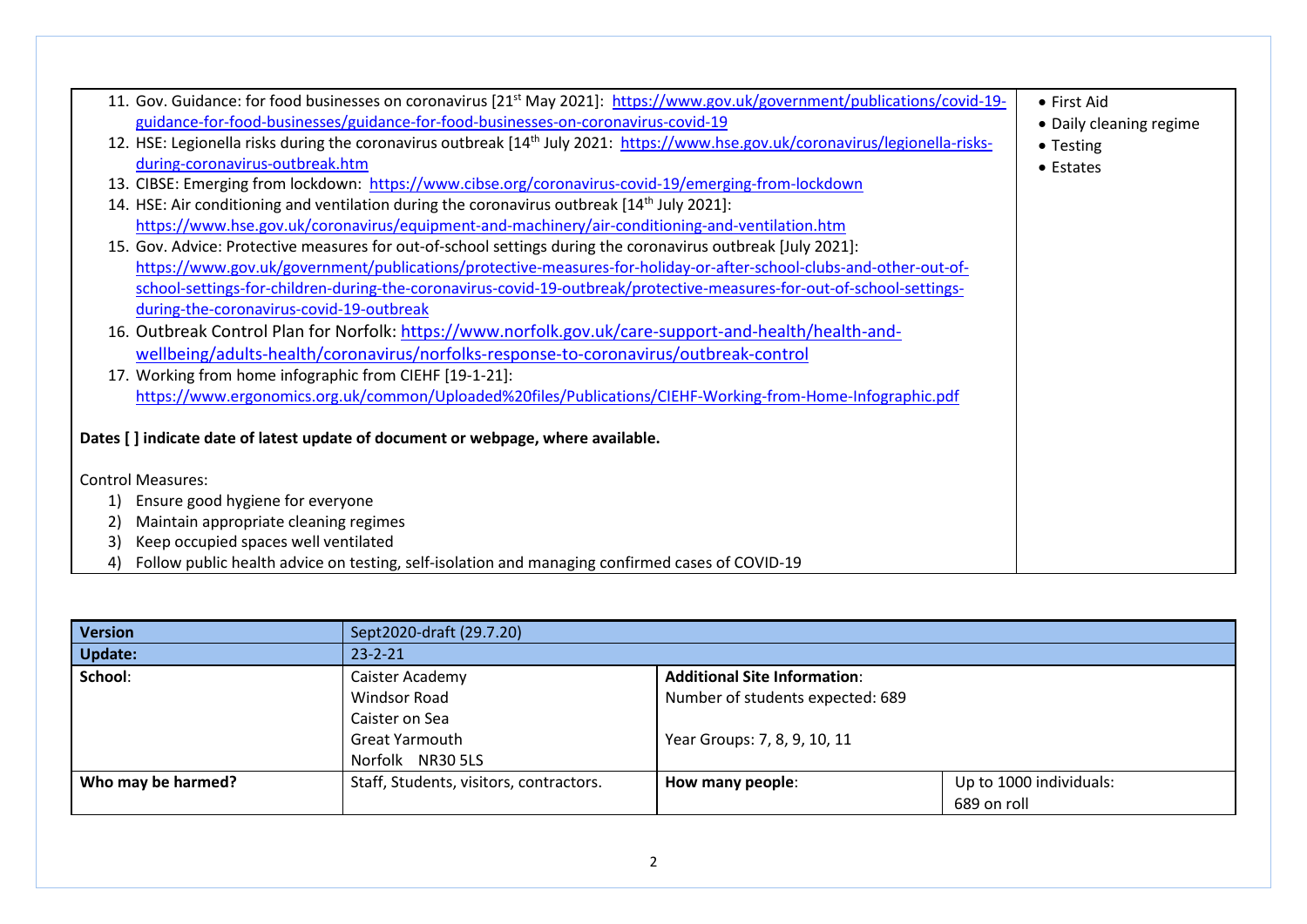| <b>Site Health &amp; Safety Contacts:</b> | Mr Luke Delderfield 01493 720542<br>Mr Dean Burrell 01493 720542<br>Mrs Louise King 01493 720542 | <b>Trust Contact: Health &amp; Safety</b><br>Trustee. | Approx 80 staff<br>Contractors & visitors<br>Mr Jon Ward (CET) 07894 535038 |
|-------------------------------------------|--------------------------------------------------------------------------------------------------|-------------------------------------------------------|-----------------------------------------------------------------------------|
| Risk rating for this activity:            | 4 (Medium-High)                                                                                  | <b>Date of Assessment:</b>                            | 21-7-2021                                                                   |
|                                           |                                                                                                  | <b>Reviewed:</b>                                      | 27-8-2021                                                                   |
|                                           |                                                                                                  | <b>Reviewed:</b>                                      | $4 - 10 - 21$                                                               |
|                                           |                                                                                                  | <b>Reviewed:</b>                                      | $8 - 11 - 21$                                                               |
|                                           |                                                                                                  | <b>Reviewed:</b>                                      | 28-11-21                                                                    |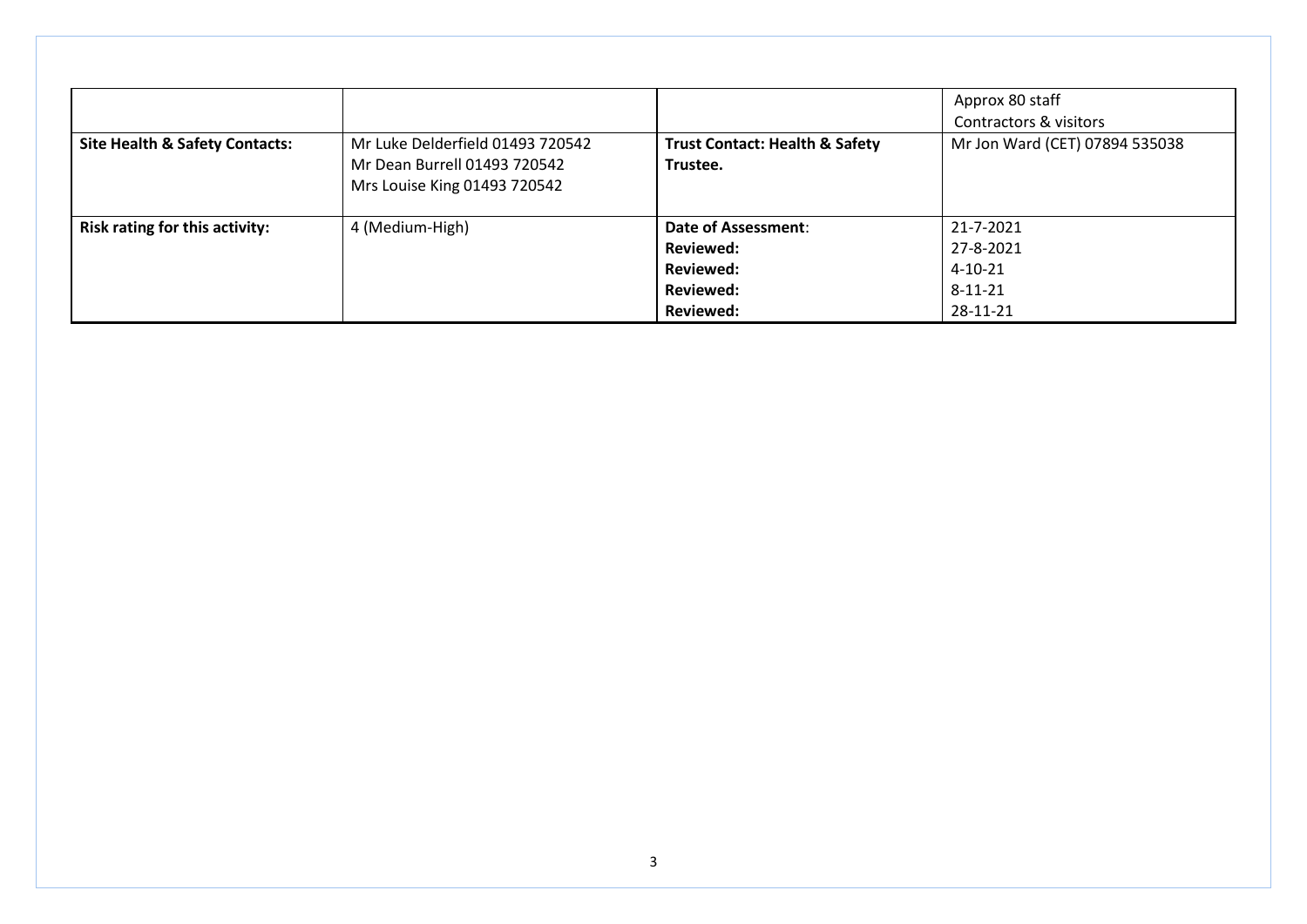| <b>Aspect</b>                        | <b>Hazard or Aspect of</b>                                                                                     | <b>Control Measures (specific to site</b>                                                                                                                                                                                                                                                                                                      | <b>Additional Information</b>                                                                                                                                                                                                                                                                                                                                                                                                                                       | <b>Responsible</b>                                                             |
|--------------------------------------|----------------------------------------------------------------------------------------------------------------|------------------------------------------------------------------------------------------------------------------------------------------------------------------------------------------------------------------------------------------------------------------------------------------------------------------------------------------------|---------------------------------------------------------------------------------------------------------------------------------------------------------------------------------------------------------------------------------------------------------------------------------------------------------------------------------------------------------------------------------------------------------------------------------------------------------------------|--------------------------------------------------------------------------------|
|                                      | concern                                                                                                        | and context)                                                                                                                                                                                                                                                                                                                                   | (inc resourcing, costs and staffing)                                                                                                                                                                                                                                                                                                                                                                                                                                | Person(s):                                                                     |
| <b>Control Measure -</b><br>briefing | Staff, students and<br>parents are unaware<br>of the changes to<br>school operations<br>from September<br>2021 | Letters sent to parents and website<br>updated with relevant operational<br>changes.<br>Staff emailed and briefed on Inset<br>day in September 2021.<br>Changes in guidance to face<br>coverings - parents emailed 28-11-<br>21.                                                                                                               |                                                                                                                                                                                                                                                                                                                                                                                                                                                                     | <b>BDR/LKI</b>                                                                 |
| <b>Control Measure -</b><br>hygiene  | Hand washing/<br>sanitising.<br>Covid-19 is an easy<br>virus to remove<br>when it is on skin.                  | Students must clean their hands<br>$\bullet$<br>regularly, including<br>$\circ$ When they arrive at the<br>Academy<br>When they return from<br>$\circ$<br>breaks<br>When they change<br>$\circ$<br>rooms<br>Before and after eating<br>$\circ$<br>This can be done with soap and<br>running water or hand sanitiser.                           | Every classroom to be equipped with hand sanitiser on<br>wall for pupils to use upon entering the classroom and<br>throughout the day.<br>Break and lunchtime locations to be equipped with hand<br>sanitiser.<br>Hand sanitation provision in the Reception, free standing<br>sanitation stations in dining hall and assembly hall.<br>Wall sanitisers around school.                                                                                              | All staff, students<br>and other<br>visitors.<br>Site team.<br>Cleaning teams. |
| <b>Control Measure -</b><br>hygiene  | Use of Face<br>Coverings                                                                                       | From Step 4, face coverings will no<br>longer be advised for students, staff<br>and visitors, either in classrooms or<br>communal areas.<br>Face coverings should be worn on<br>dedicated school transport.<br>If there is an outbreak in our school<br>or area, a director of public health<br>might advise the wearing of face<br>coverings. | If staff, students or visitors wish to wear face coverings at<br>Caister Academy, they may do so as long as they are worn<br>appropriately.<br>Dedicated school transport will only occur for trips and<br>visits and will be risk assessed as part of the trip.<br>See Caister Academy Outbreak Management Plan.<br>28-11-21 - Changes to government guidance - face<br>coverings to be worn by students and staff, unless<br>exempt, in communal areas in school. | <b>ALL STAFF</b><br><b>SLT</b>                                                 |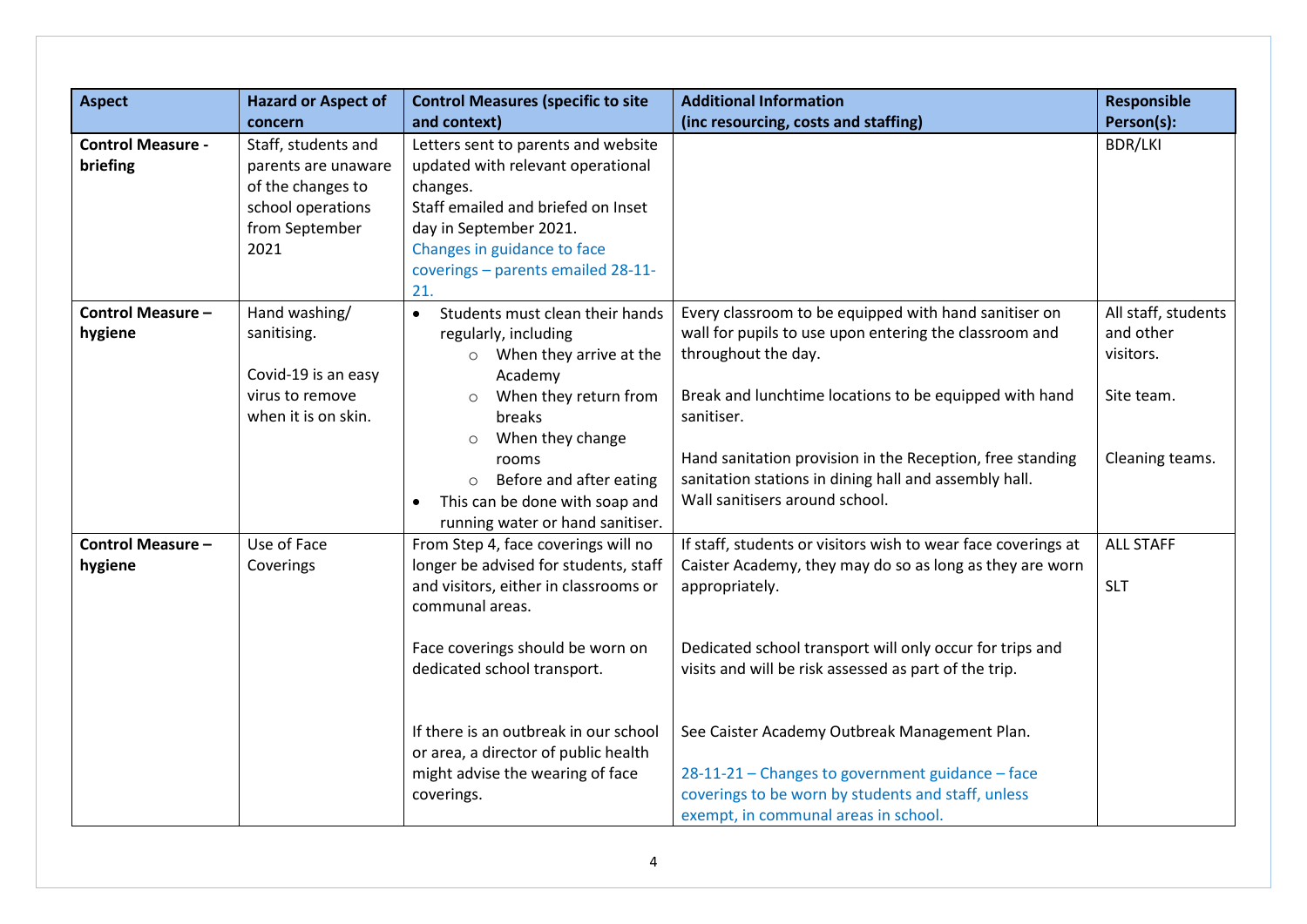| <b>Aspect</b>                           | <b>Hazard or Aspect of</b><br>concern                                                                                                                         | <b>Control Measures (specific to site</b><br>and context)                                                                                                                                                                                                                                                                                                                                                                                                                               | <b>Additional Information</b><br>(inc resourcing, costs and staffing)                                                                                                                                                                                                                                                                                                                  | <b>Responsible</b><br>Person(s):                                 |
|-----------------------------------------|---------------------------------------------------------------------------------------------------------------------------------------------------------------|-----------------------------------------------------------------------------------------------------------------------------------------------------------------------------------------------------------------------------------------------------------------------------------------------------------------------------------------------------------------------------------------------------------------------------------------------------------------------------------------|----------------------------------------------------------------------------------------------------------------------------------------------------------------------------------------------------------------------------------------------------------------------------------------------------------------------------------------------------------------------------------------|------------------------------------------------------------------|
| <b>Control Measure -</b><br>hygiene     | Ensure good<br>respiratory hygiene<br>by promoting the<br>"catch it, bin it, kill<br>it" approach                                                             | Ensure sufficient tissues and<br>$\bullet$<br>bins are available in the<br>Academy<br>Ensure that all rooms have a<br>$\bullet$<br>pedal bin for tissues only.                                                                                                                                                                                                                                                                                                                          | All classrooms to be provided with tissues and lidded<br>pedal bins.<br>Encourage children to use tissues and cover their nose and<br>mouths when sneezing and coughing.                                                                                                                                                                                                               | All staff, students<br>and other<br>visitors.<br>Cleaning teams. |
| <b>Control Measure -</b><br>cleaning    | Maintain enhanced<br>cleaning, including<br>cleaning frequently<br>touched surfaces<br>often using standard<br>products, such as<br>detergents and<br>bleach. | More frequent cleaning of<br>$\bullet$<br>rooms and shared areas<br>More frequent cleaning of<br>$\bullet$<br>frequently touched surfaces<br>Regular cleaning of toilets<br>$\bullet$<br>Encouragement to wash hands<br>$\bullet$<br>after using toilet<br>Staff room etiquette - staff will<br>clean desk and other areas<br>before they depart.<br>All areas should be kept as<br>$\bullet$<br>uncluttered as possible,<br>especially classroom staff desks<br>and staff room tables. | Cleaning supervisor and day time cleaners will continue to<br>maintain high standards of cleanliness in share corridors,<br>stairwells, toilet facilities as well as regular cleaning of<br>door handles.<br>Timetable of cleaning of shared specialist classrooms to be<br>followed to allow pupils as full a curriculum as possible.<br>Year groups to have allocated toilet blocks. | <b>ALL STAFF</b><br>Site and Cleaning<br>Team.                   |
| <b>Control Measure -</b><br>ventilation | Ventilation - school<br>should be well<br>ventilated and a<br>comfortable<br>teaching<br>environment is<br>maintained.                                        | Mechanical ventilation is a<br>$\bullet$<br>system that uses a fan to draw<br>fresh air, or extract air from a<br>room. These should be<br>adjusted to increase the<br>ventilation rate wherever<br>possible and checked to<br>confirm that normal operation                                                                                                                                                                                                                            | Where events are being held, such as school<br>performances, ventilation should form part of the risk<br>assessment, taking into account the additional visitors to<br>site.<br>Co2 meters have been received and are being utilised<br>around the school to measure air quality in classrooms.                                                                                        | <b>ALL STAFF</b><br><b>HHA</b>                                   |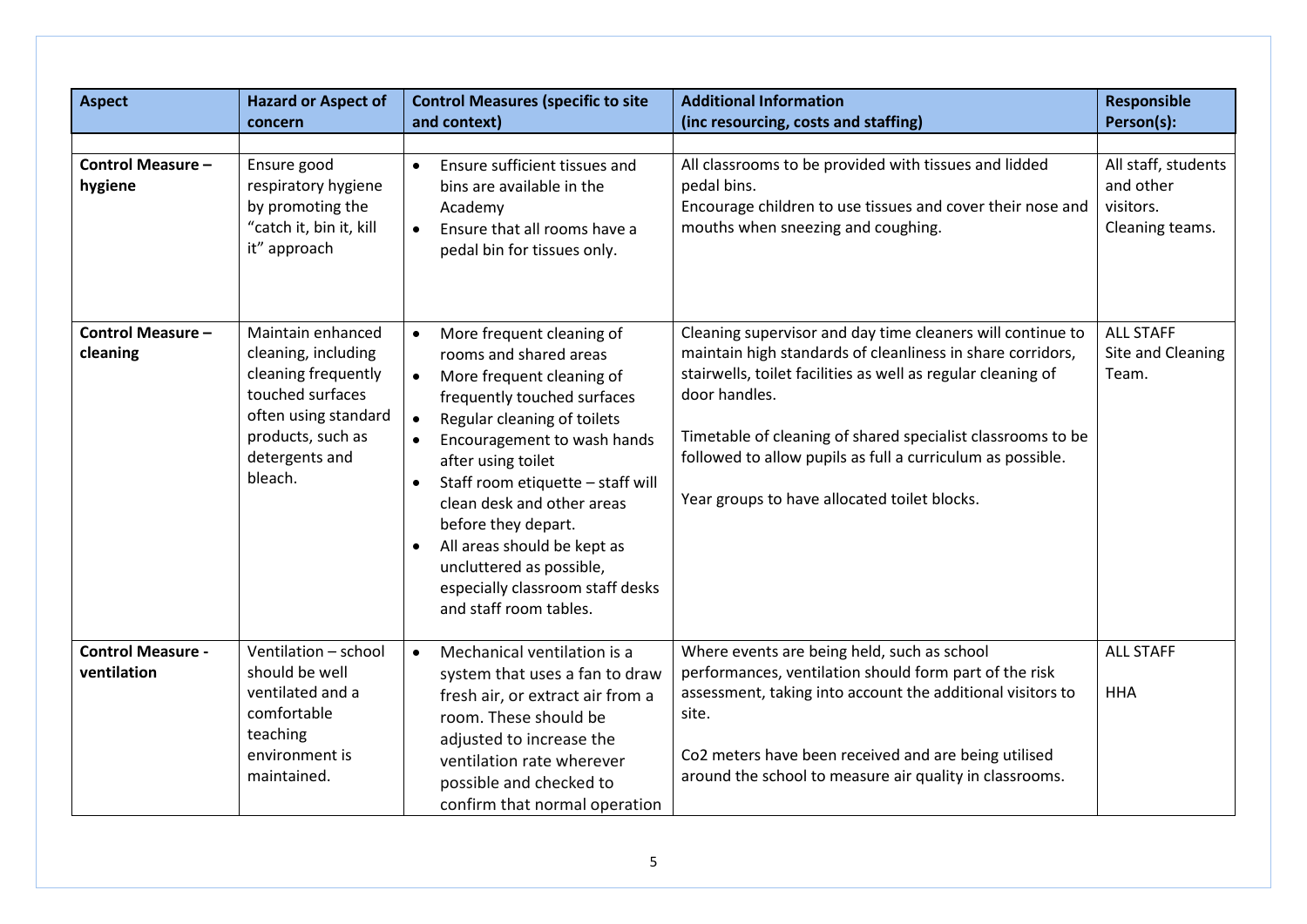| <b>Aspect</b>                           | <b>Hazard or Aspect of</b>                                                                                  | <b>Control Measures (specific to site</b>                                                                                                                                                                                                                                                                                                                                                                                                                                                                                                                                        | <b>Additional Information</b>                                                                                                                                                                                    | <b>Responsible</b>  |
|-----------------------------------------|-------------------------------------------------------------------------------------------------------------|----------------------------------------------------------------------------------------------------------------------------------------------------------------------------------------------------------------------------------------------------------------------------------------------------------------------------------------------------------------------------------------------------------------------------------------------------------------------------------------------------------------------------------------------------------------------------------|------------------------------------------------------------------------------------------------------------------------------------------------------------------------------------------------------------------|---------------------|
|                                         | concern                                                                                                     | and context)                                                                                                                                                                                                                                                                                                                                                                                                                                                                                                                                                                     | (inc resourcing, costs and staffing)                                                                                                                                                                             | Person(s):          |
|                                         |                                                                                                             | meets current guidance and<br>that only fresh outside air is<br>circulated.<br>Natural ventilation - opening<br>windows (in cooler weather<br>windows should be opened just<br>enough to provide constant<br>background ventilation, and<br>opened more fully (where safe<br>to do so) during breaks to purge<br>the air in the space).<br>Opening internal doors can also<br>assist with creating a<br>throughput of air<br>natural ventilation - if<br>necessary external opening<br>doors may also be used (as long<br>as they are not fire doors and<br>where safe to do so) |                                                                                                                                                                                                                  |                     |
| <b>Control Measure -</b><br><b>PPE</b>  | Use of Personal<br>Protective<br>Equipment                                                                  | Most staff in education will not<br>require PPE beyond what they<br>would normally need for their<br>work.                                                                                                                                                                                                                                                                                                                                                                                                                                                                       | Caister Academy will continue to keep supplies of non-<br>medical grade face masks and gloves for use if there<br>should be a Covid Outbreak.                                                                    | Site                |
| System of Control-<br><b>Prevention</b> | Individual who is<br>symptomatic or has<br>had a positive test<br>result may bring<br>Covid-19 into school. | No individual, whether student,<br>$\bullet$<br>staff or visitor, should enter the<br>Caister Academy site if they<br>have Covid-19 symptoms, have<br>had a positive test result or<br>other reasons requiring them to<br>stay at home due to the risk of<br>them passing on Covid-19, ie.<br>They are required to<br>quarantine.                                                                                                                                                                                                                                                | Letters will be sent to parents and students.<br>Staff will be informed.<br>Visitors will be asked before arriving on site.<br>Advice from the public health service and NHS Test and<br>Trace will be followed. | <b>SLT</b><br>Admin |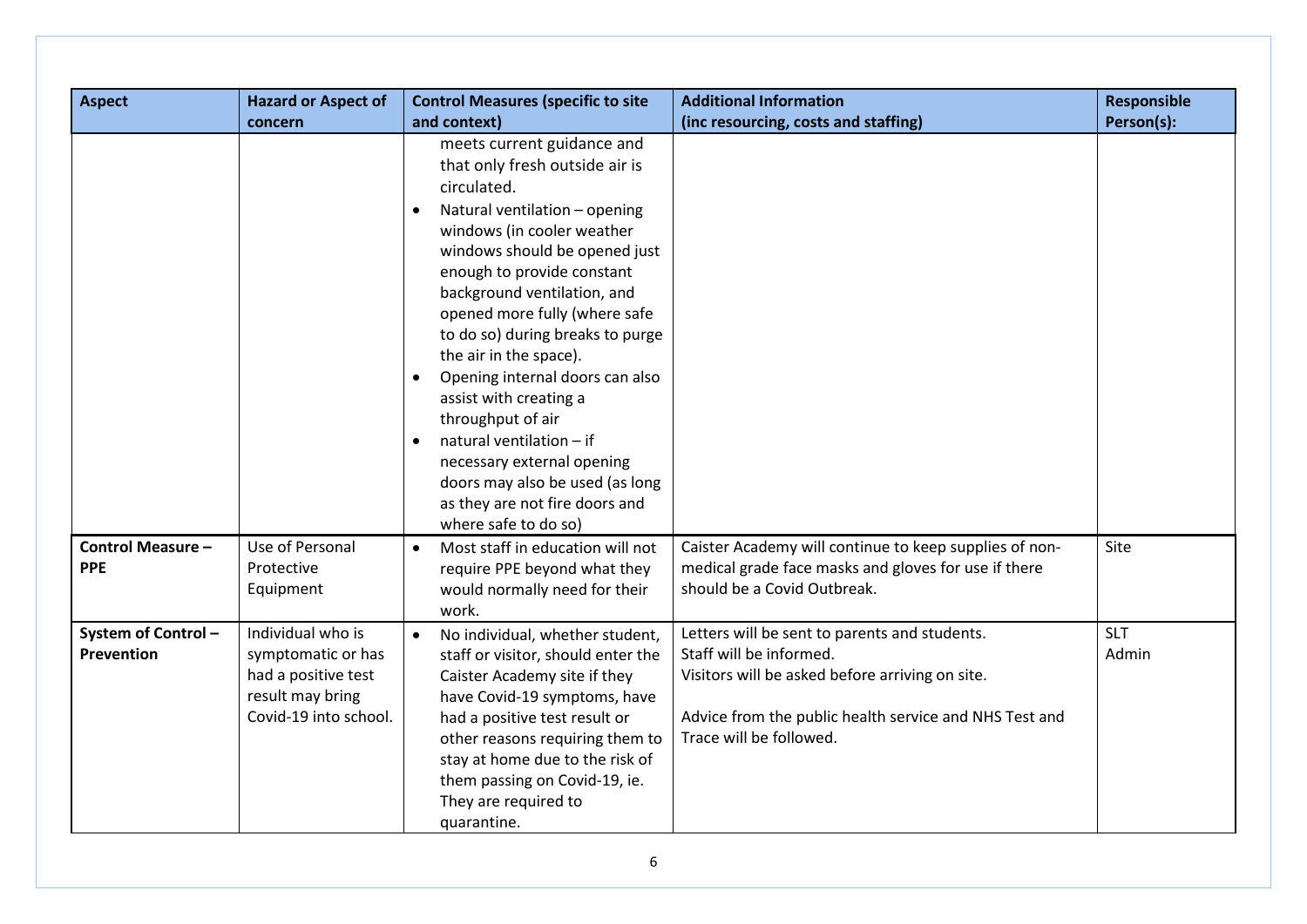|                                          | <b>Hazard or Aspect of</b>                                                                      | <b>Control Measures (specific to site</b>                                                                                                                                                                                                                                                                                                                                                                                                                                                                                                                                                                                                                                                                                                                                                                                                                            | <b>Additional Information</b>                                                                                                                                                                                                                                                                                                                                                                                                                                                                                                                                                                                                                                                                                                                                                                                                                                                                                                                                                                               | <b>Responsible</b>                    |
|------------------------------------------|-------------------------------------------------------------------------------------------------|----------------------------------------------------------------------------------------------------------------------------------------------------------------------------------------------------------------------------------------------------------------------------------------------------------------------------------------------------------------------------------------------------------------------------------------------------------------------------------------------------------------------------------------------------------------------------------------------------------------------------------------------------------------------------------------------------------------------------------------------------------------------------------------------------------------------------------------------------------------------|-------------------------------------------------------------------------------------------------------------------------------------------------------------------------------------------------------------------------------------------------------------------------------------------------------------------------------------------------------------------------------------------------------------------------------------------------------------------------------------------------------------------------------------------------------------------------------------------------------------------------------------------------------------------------------------------------------------------------------------------------------------------------------------------------------------------------------------------------------------------------------------------------------------------------------------------------------------------------------------------------------------|---------------------------------------|
|                                          |                                                                                                 |                                                                                                                                                                                                                                                                                                                                                                                                                                                                                                                                                                                                                                                                                                                                                                                                                                                                      |                                                                                                                                                                                                                                                                                                                                                                                                                                                                                                                                                                                                                                                                                                                                                                                                                                                                                                                                                                                                             |                                       |
| <b>System of Control -</b><br>Prevention | concern<br>When an individual,<br>student or staff,<br>develops Covid-19<br>symptoms in school. | and context)<br>If anyone in the school becomes<br>$\bullet$<br>unwell with a new and<br>persistent cough or a high<br>temperature, or has a loss of or<br>change in, their normal sense of<br>taste or smell (anosmia), they<br>will be isolated and sent home<br>at the earliest opportunity.<br>They will be advised to book a<br>PCR test and follow public<br>health advice.<br>If the individual has a negative<br>test result, they can stop<br>isolating and return to school,<br>unless they are advised by NHS<br>Test and Trace to continue to<br>isolate.<br>Person to be moved to a room<br>where they can be isolated<br>Behind a closed door<br>$\circ$<br>With appropriate adult<br>$\circ$<br>supervision<br>Ideally with a window<br>$\circ$<br>open for ventilation<br>Separate area made available<br>for use - First Aid room, central<br>block | (inc resourcing, costs and staffing)<br>Letters to be sent home to parents and pupils.<br>Information to be posted on the website.<br>Advice from public health service and NHS Test and Trace<br>will be followed.<br>Staff and student absence telephone lines in operation,<br>reception staff trained to record any suspected<br>coronavirus symptoms.<br>People should stay at home if they:<br>• have virus symptoms<br>• have tested positive, even if asymptomatic<br>• have been advised by NHS Test and Trace to do so<br>• are household members of a positive case, even if that<br>case is asymptomatic and are over the age of 18 and are<br>not fully vaccinated<br>• are required to quarantine having recently visited<br>countries following government guidance.<br>Anyone told to isolate by NHS Test and Trace or by their<br>public health protection team has a legal obligation to<br>self-isolate, but you may leave home to avoid injury or<br>illness or to escape risk of harm. | Person(s):<br><b>SLT</b><br>All staff |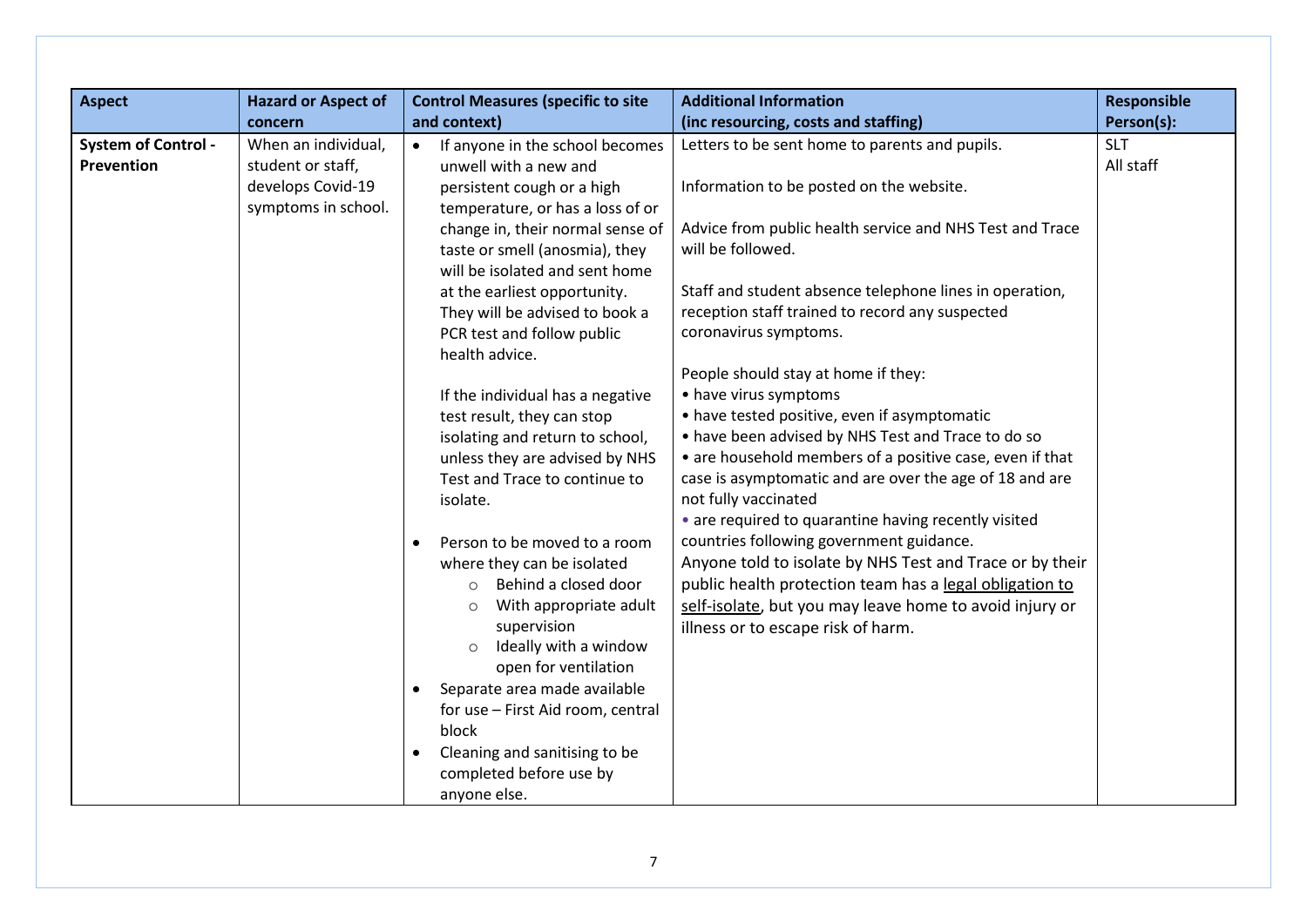| <b>Aspect</b>                            | <b>Hazard or Aspect of</b><br>concern                                             | <b>Control Measures (specific to site</b><br>and context)                                                                                                                                                                                                                                                                                            | <b>Additional Information</b><br>(inc resourcing, costs and staffing) | <b>Responsible</b><br>Person(s): |
|------------------------------------------|-----------------------------------------------------------------------------------|------------------------------------------------------------------------------------------------------------------------------------------------------------------------------------------------------------------------------------------------------------------------------------------------------------------------------------------------------|-----------------------------------------------------------------------|----------------------------------|
|                                          |                                                                                   | Wherever possible, the person<br>$\bullet$<br>should avoid using public<br>transport and be collected by a<br>member of their family or<br>household.<br>Routinely taking the temperature of<br>students is NOT recommended, as<br>this is an unreliable method for<br>identifying Covid-19.                                                         |                                                                       |                                  |
| <b>System of Control -</b><br>Prevention | Staff or students as<br>close contacts with<br>someone with Covid-<br>19 symptoms | From 16 August 2021 fully<br>vaccinated adults and under-18s<br>who are identified as close contacts<br>will not need to self-isolate and will<br>instead be advised to take a PCR<br>test.<br>If the PCR test is positive, they will<br>be required to self-isolate for 10<br>days from the date of the test, in-<br>line with government guidance. | Further Government advice to follow.                                  | <b>SLT</b>                       |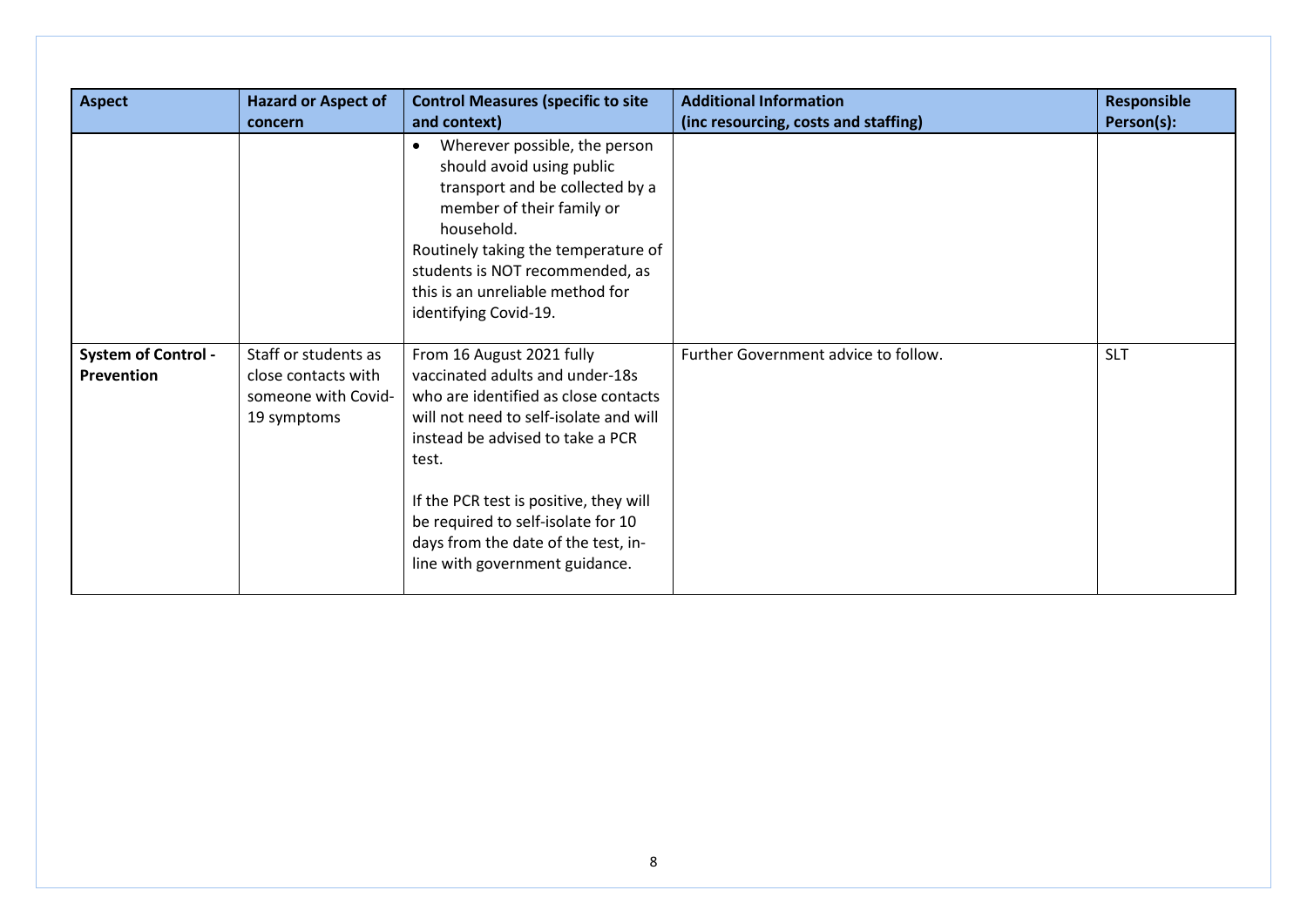| <b>Aspect</b>                                      | <b>Hazard or Aspect of</b>                                                         | <b>Control Measures (specific to site</b>                                                                                                                                                                                                                                                                                                                                                                                                     | <b>Additional Information</b>                                                                                                                                                                                                                                                                                                                                                                                                                                                                                                                                                                                                                                                                                                                           | <b>Responsible</b>                   |
|----------------------------------------------------|------------------------------------------------------------------------------------|-----------------------------------------------------------------------------------------------------------------------------------------------------------------------------------------------------------------------------------------------------------------------------------------------------------------------------------------------------------------------------------------------------------------------------------------------|---------------------------------------------------------------------------------------------------------------------------------------------------------------------------------------------------------------------------------------------------------------------------------------------------------------------------------------------------------------------------------------------------------------------------------------------------------------------------------------------------------------------------------------------------------------------------------------------------------------------------------------------------------------------------------------------------------------------------------------------------------|--------------------------------------|
|                                                    | concern                                                                            | and context)                                                                                                                                                                                                                                                                                                                                                                                                                                  | (inc resourcing, costs and staffing)                                                                                                                                                                                                                                                                                                                                                                                                                                                                                                                                                                                                                                                                                                                    | Person(s):                           |
| System of Control-<br>Response to any<br>infection | <b>Lateral Flow Testing</b><br>programme.<br>Asymptomatic                          | Caister Academy are engaged in<br>$\bullet$<br>the Lateral Flow Testing (LFT)<br>programme, and offering 2<br>tests to students asymptomatic<br>prior to recommencement of<br>school in September 2021.<br>Caister Academy will continue<br>$\bullet$<br>to support all staff and students<br>with voluntary twice weekly<br>home testing from September<br>2021.<br>Phased return to school to<br>$\bullet$<br>enable testing to take place. | In-School testing:<br>Parents will be contacted if a student has a positive<br>result on the LFT; child will self-isolate for 10 days and<br>asked to book a confirmatory PCR test. If the PCR test<br>is negative, child can return to school.<br>Home-Testing:<br>Staff and students must report their test result to NHS<br>Test and Trace as soon as the test is completed. They<br>should also share the result with the school.<br>Staff or students with a positive LFD test result will<br>need to self-isolate in line with the stay-at-home<br>guidance.<br>They should arrange a lab-based PCR test to confirm<br>the result within 2 days. If the PCR test is negative, it<br>overrides the LFD test and the pupil can return to<br>school. | SLT / All staff /<br><b>Parents</b>  |
| System of Control-<br>Response to any<br>infection | Contain any<br>outbreak by<br>following local<br>health protection<br>team advice. | The local public health team will<br>$\bullet$<br>advise as necessary if the school<br>has an outbreak.<br>Caister Academy has it's own<br>$\bullet$<br>Outbreak Management Plan in<br>the event of a localised<br>outbreak.                                                                                                                                                                                                                  | Academy will work the PHE local public health team and<br>follow instructions accordingly.                                                                                                                                                                                                                                                                                                                                                                                                                                                                                                                                                                                                                                                              | <b>SLT</b>                           |
| <b>School Operations</b><br>Wellbeing              | <b>Supporting Staff</b>                                                            | Should be regard to work-life<br>$\bullet$<br>balance and wellbeing of all<br>staff.<br>Measures should be explained<br>$\bullet$<br>to all staff.<br>Duty of care to staff mental<br>health must be supported.                                                                                                                                                                                                                               | Academy provides a free Employee Assistance<br>$\bullet$<br>Programme to all staff through Health Assured<br>offering a wide range of professional, supportive<br>services.<br>Staff can register with the My Healthy Advantage app,<br>Creative Login code MHA151908, then create own<br>login details.                                                                                                                                                                                                                                                                                                                                                                                                                                                | SLT / Line<br>Manager / All<br>staff |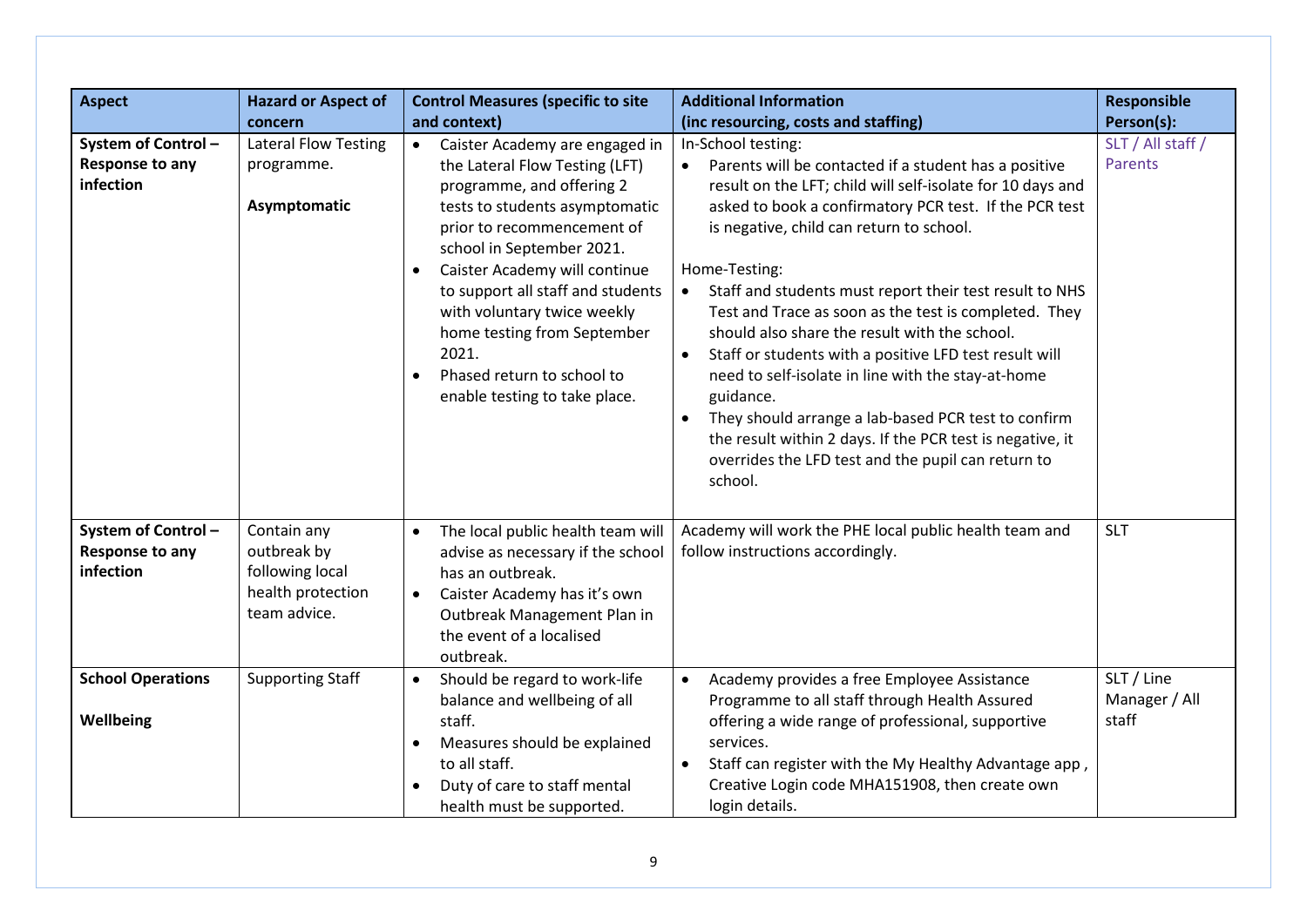| <b>Aspect</b>            | <b>Hazard or Aspect of</b>                                                                                                                                                         | <b>Control Measures (specific to site</b>                                                                                                                                                                                                                                                                                                                                                                                                                                                                                                                                                                                                 | <b>Additional Information</b>                                                                                                                                                                                                                                                                                                                                                                                                                                                                                                                                       | <b>Responsible</b>                   |
|--------------------------|------------------------------------------------------------------------------------------------------------------------------------------------------------------------------------|-------------------------------------------------------------------------------------------------------------------------------------------------------------------------------------------------------------------------------------------------------------------------------------------------------------------------------------------------------------------------------------------------------------------------------------------------------------------------------------------------------------------------------------------------------------------------------------------------------------------------------------------|---------------------------------------------------------------------------------------------------------------------------------------------------------------------------------------------------------------------------------------------------------------------------------------------------------------------------------------------------------------------------------------------------------------------------------------------------------------------------------------------------------------------------------------------------------------------|--------------------------------------|
|                          | concern                                                                                                                                                                            | and context)                                                                                                                                                                                                                                                                                                                                                                                                                                                                                                                                                                                                                              | (inc resourcing, costs and staffing)                                                                                                                                                                                                                                                                                                                                                                                                                                                                                                                                | Person(s):                           |
|                          |                                                                                                                                                                                    |                                                                                                                                                                                                                                                                                                                                                                                                                                                                                                                                                                                                                                           | In addition, staff can access<br>$\bullet$<br>www.educationsupport.org.uk, for additional advice<br>and well being support.                                                                                                                                                                                                                                                                                                                                                                                                                                         |                                      |
| <b>School Operations</b> | Staff deployment<br><b>Clinically Extremely</b><br>Vulnerable (CEV)<br>Staff attending the<br>workplace<br><b>Clinically Vulnerable</b><br>staff<br>Staff in higher-risk<br>groups | Clinically extremely vulnerable<br>$\bullet$<br>(CEV) and Clinically Vulnerable<br>(CV) people are advised, as a<br>minimum, to follow the same<br>guidance as everyone else. It is<br>important that everyone<br>adheres to this guidance,<br>but CEV people may wish to<br>think particularly carefully<br>about the additional<br>precautions they can continue<br>to take.<br>Higher-risk groups include those<br>$\bullet$<br>who:<br>Are older males<br>Have a high body mass index<br>$\bullet$<br>Have health conditions such as<br>diabetes<br>Are from some Black, Asian or<br>$\bullet$<br>mintority ethnicity<br>backgrounds. | Individual risk assessments for CEV and CV staff will be<br>reviewed in September 2021, in-line with government<br>guidance.<br>There are currently no expectations of additional controls<br>specifically for these groups. However all employees<br>should follow the guidance in this risk assessment in order<br>to minimise risk, including but not limited to:<br>Ensuring there is adequate ventilation in their work<br>space;<br>Good hygiene practices are being employed<br>$\bullet$<br>The work environment is being cleaned effectively.<br>$\bullet$ | SLT / Line<br>Managers /<br>employee |
| <b>School Operations</b> | Pregnancy                                                                                                                                                                          | Pregnant women are in the<br>$\bullet$<br>clinically vulnerable category<br>and should follow similar<br>advice.<br>Pregnant women from 28<br>$\bullet$<br>weeks' gestation, or with<br>underlying health conditions at<br>any gestation, maybe at greater<br>risk of severe illness from                                                                                                                                                                                                                                                                                                                                                 | Caister Academy carries out a workplace risk assessment<br>for all pregnant employees. A second Risk Assessment<br>should be carried out prior to the 28 week gestation<br>period in relation to Covid 19.                                                                                                                                                                                                                                                                                                                                                          | SLT / Line<br>Manager /<br>employee  |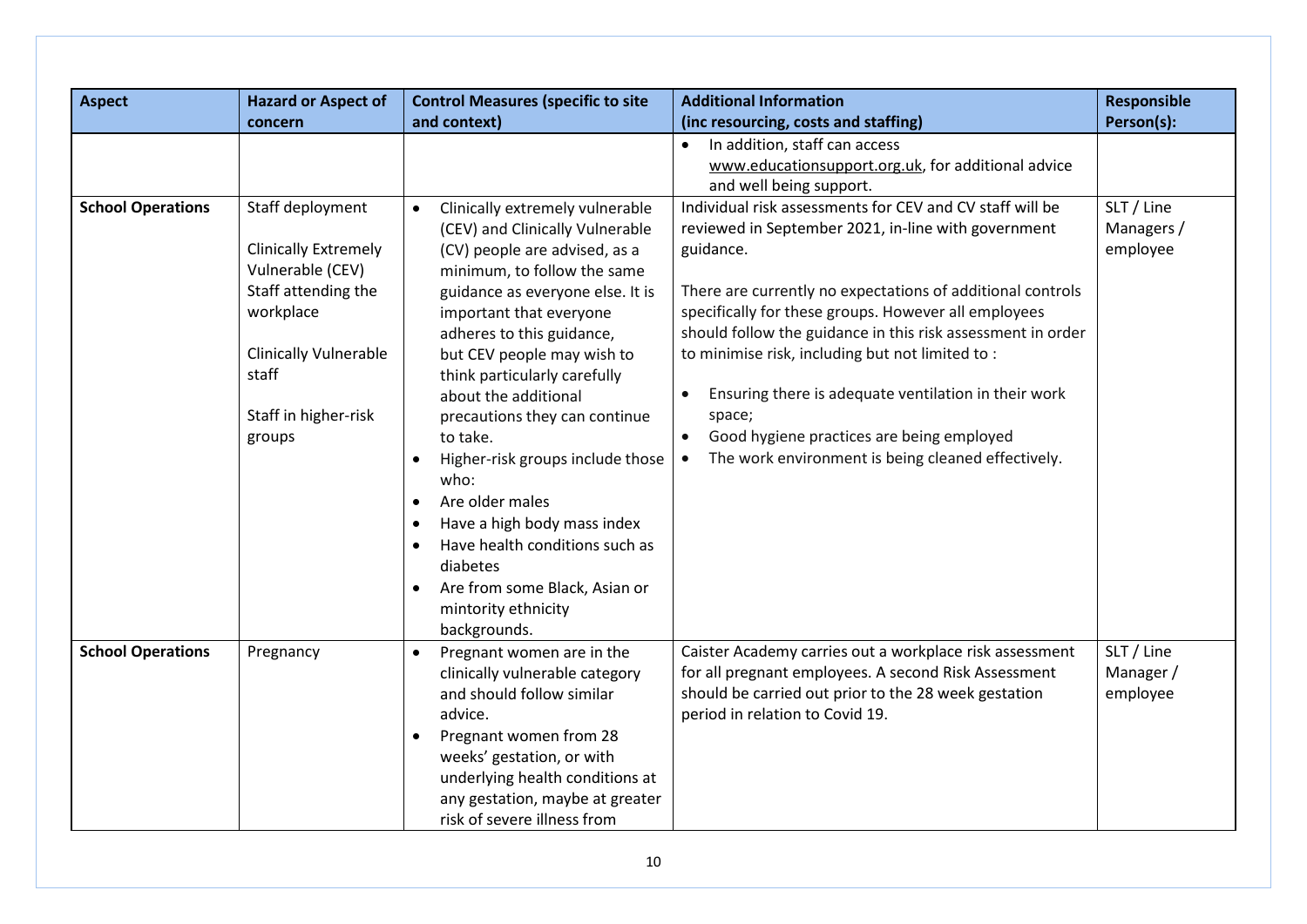| <b>Aspect</b>            | <b>Hazard or Aspect of</b>                                                                                                                   | <b>Control Measures (specific to site</b>                                                                                                                                                                                                                                             | <b>Additional Information</b>                                                                                                                                          | <b>Responsible</b>                                           |
|--------------------------|----------------------------------------------------------------------------------------------------------------------------------------------|---------------------------------------------------------------------------------------------------------------------------------------------------------------------------------------------------------------------------------------------------------------------------------------|------------------------------------------------------------------------------------------------------------------------------------------------------------------------|--------------------------------------------------------------|
|                          | concern                                                                                                                                      | and context)                                                                                                                                                                                                                                                                          | (inc resourcing, costs and staffing)                                                                                                                                   | Person(s):                                                   |
|                          |                                                                                                                                              | Coronavirus. Although they are<br>at no more risk of contracting<br>the virus, there is an increased<br>risk of becoming severely ill and<br>of pre-term birth.                                                                                                                       |                                                                                                                                                                        |                                                              |
| <b>School Operations</b> | Catering<br>Aspens catering<br>staff are fully<br>compliant to<br>guidance of this<br>risk assessment.)<br>Free School<br>$\bullet$<br>Meals | Kitchens (Aspens) will return to<br>$\bullet$<br>full menu operation from<br>September 2021.<br>All year groups will now access<br>$\bullet$<br>catering services from the<br>dining hall.<br>Students entitled to FSM will<br>receive a FSM voucher if they have<br>to self-isolate. | Lunches will continue to be staggered, all year groups will<br>have break at the same time.<br>$1st$ lunch: years 7 and 9<br>2 <sup>nd</sup> lunch: years 8, 10 and 11 | Contract<br>Caterers / SLT /<br>Site Team /<br>Cleaning team |
| <b>School Operations</b> | Estates<br>Legionella<br>$\bullet$<br>guidance<br>Reoccupying<br>$\bullet$<br>buildings<br>guidance<br>Ventilation<br>$\bullet$<br>guidance  | No significant adaptations<br>needed.<br>No additional off-site provision<br>needed.<br>Pre-term checklists to be<br>$\bullet$<br>undertaken as normal.<br>Open classroom windows to<br>$\bullet$<br>improve ventilation - see<br>guidance above.                                     | Compliance audit to be completed on Smartlog prior to<br>opening, ensuring all required checks have been carried<br>out to the appropriate standard.                   | HO / Site Staff                                              |
| <b>School Operations</b> | Fire Safety and<br>Evacuation                                                                                                                | Fire Safety will follow the<br>$\bullet$<br>current Caister Academy Fire<br>Procedures.<br>All fire doors must be<br>operational at all times.<br>Fire alarm system and<br>emergency lights are regularly<br>tested.                                                                  | Tests are recorded on Smartlog.                                                                                                                                        | Site Staff/LKI                                               |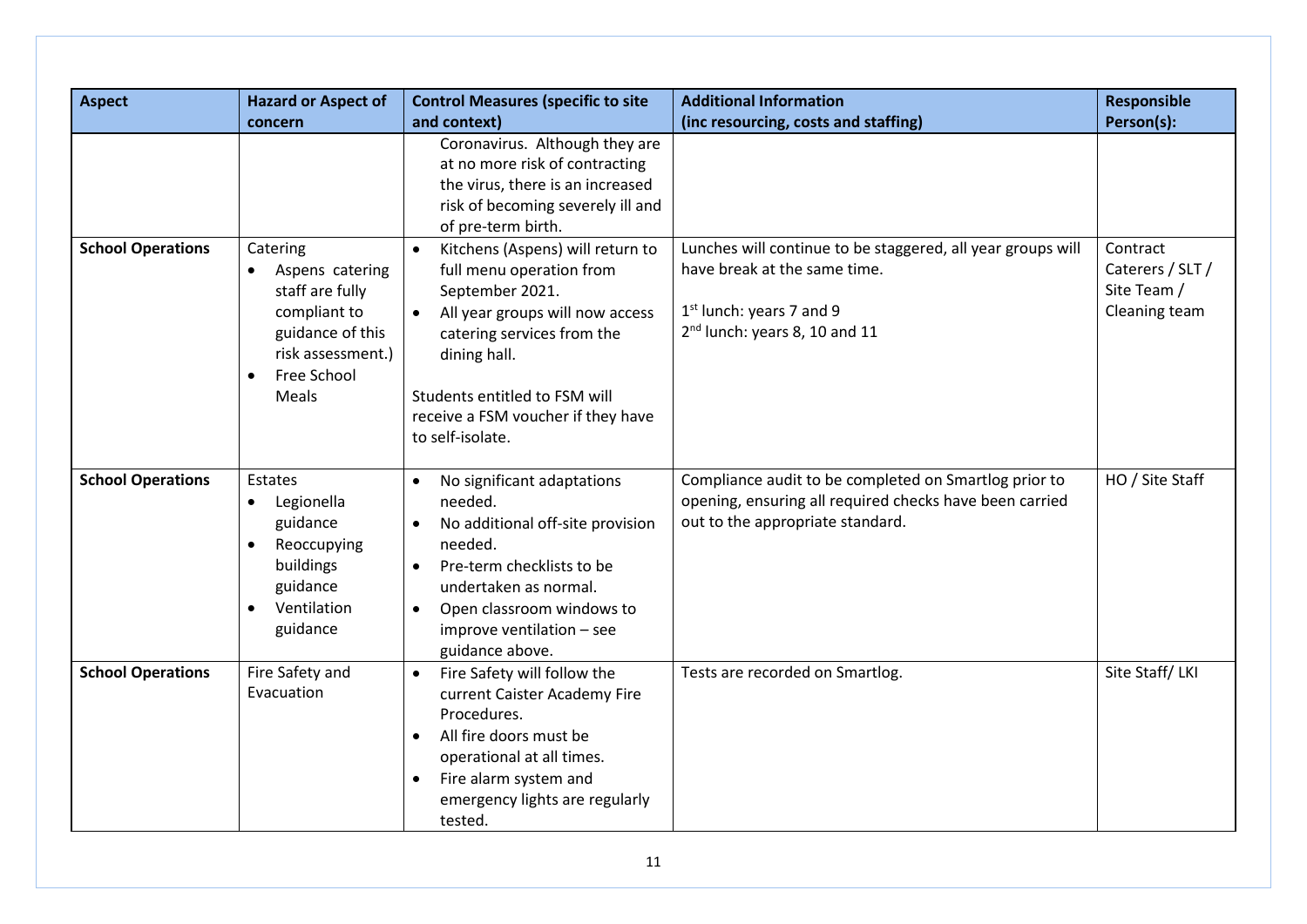| <b>Aspect</b>                        | <b>Hazard or Aspect of</b><br>concern                                                | <b>Control Measures (specific to site</b><br>and context)                                                                                                                                                                         | <b>Additional Information</b><br>(inc resourcing, costs and staffing)                                                                                                                                                                                                                                                                                          | Responsible<br>Person(s):                                |
|--------------------------------------|--------------------------------------------------------------------------------------|-----------------------------------------------------------------------------------------------------------------------------------------------------------------------------------------------------------------------------------|----------------------------------------------------------------------------------------------------------------------------------------------------------------------------------------------------------------------------------------------------------------------------------------------------------------------------------------------------------------|----------------------------------------------------------|
|                                      |                                                                                      | Emergency drill to be carried<br>$\bullet$<br>out regularly.                                                                                                                                                                      |                                                                                                                                                                                                                                                                                                                                                                |                                                          |
| <b>School Operations</b>             | Movement around<br>designated areas of<br>the site.<br>One way system                | A one way system will be<br>$\bullet$<br>implemented from September<br>2021 to minimise the contact<br>between students moving<br>around the school site.                                                                         | The year bubble system will not be in place from<br>September 2021, however may be re-instituted as part of<br>a national outbreak.                                                                                                                                                                                                                            | SLT / Form<br>Tutors / HoY /<br>Site Team / All<br>staff |
| <b>School Operations</b>             | Use of welfare<br>facilities                                                         | Toilets cleaned throughout the<br>$\bullet$<br>day by Cleaning Team especially<br>after break and lunch. Deep<br>cleaned by cleaners after<br>school.                                                                             | There are 3 sets of student toilets, which will be assigned<br>to specific year groups.<br>Pupils with medical passes to be allowed to use toilet<br>facilities as per the details on their individual care plans.<br>Toilets will be cleaned regularly throughout the day.                                                                                    | All staff<br><b>Cleaning Team</b>                        |
| <b>Emergency</b><br><b>Processes</b> | <b>First Aid Provision</b><br>First aid<br>$\bullet$<br>provision as per<br>guidance | First Aid provision to include<br>$\bullet$<br>'waiting' area outside room<br>Room cleaned between pupils<br>$\bullet$<br>PPE must be available for FA in<br>$\bullet$<br>line with CET First Aid Risk<br>Assessment (Appendix 3) | If a pupil becomes unwell during a class they will be asked<br>to stand outside the classroom door away from other<br>pupils and staff and wait for the first aider to come to<br>them. The teacher will call for first aid.<br>All First Aiders will use the amended First Aid Risk<br>Assessment & Guidance for staff on administering first aid<br>schools. | Teacher / First<br>Aider<br><b>First Aiders</b>          |
| <b>Site</b>                          | <b>Cleaning Regime</b>                                                               | After school cleaners to<br>$\bullet$<br>maintain current enhanced<br>cleaning regimes.                                                                                                                                           | Areas used will be cleaned at the end of the school day in<br>line with Government Guidance and school schedule.<br>Spill kits will be placed around the school and cleaning<br>staff will be trained in the safe use of these.<br>Bodily fluids cleaned in line with amended risk assessment<br>with the correct PPE.                                         | Site Team /<br><b>Cleaning Team</b>                      |